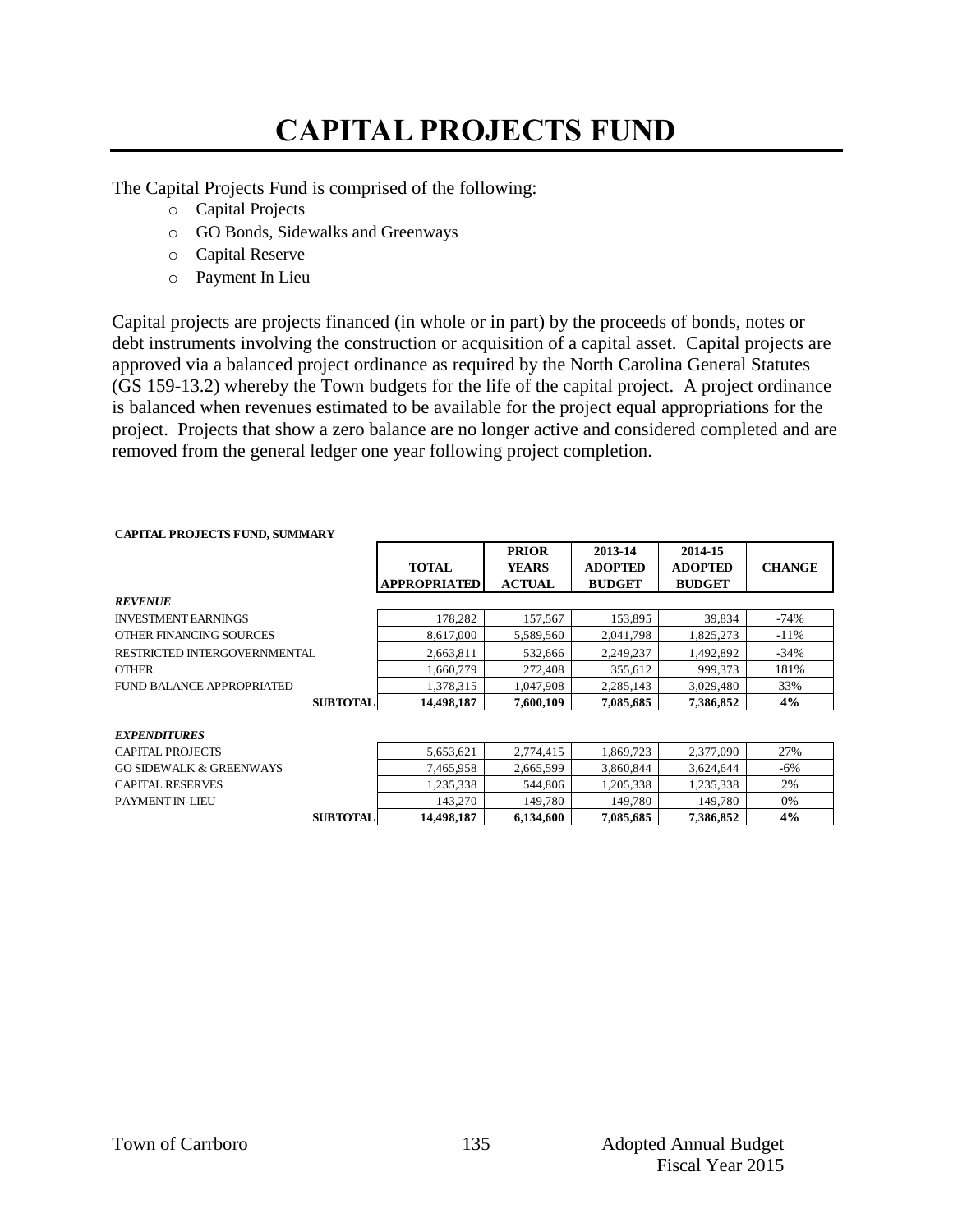### *Capital Projects*

For FY 2014-15 active capital projects total \$1.9 million. Capital Improvement Project Ordinances have been authorized for the following projects:

- Storm Water Management \$80,000
- Rogers Road Remediation \$900,000
- Anderson Park bathroom Renovations \$251,459
- Anderson Park Multi-Purpose Field Renovations and Lights \$148,566
- Recreational Trails Program \$93,751
- Bicycle Loop Detectors \$37,500
- Fire Pumper Truck Acquisition \$683,000
- Wilson Park Tennis Court Replacement \$168,087
- LED Street Light Project \$96,250

| <b>CAPITAL PROJECTS</b>                 |              | <b>PRIOR</b>             | 2013-14                  | 2014-15        |               |
|-----------------------------------------|--------------|--------------------------|--------------------------|----------------|---------------|
|                                         | <b>TOTAL</b> | <b>YEAR</b>              | <b>ADOPTED</b>           | <b>ADOPTED</b> | <b>CHANGE</b> |
|                                         | APPROPRIATED | <b>ACTUALS</b>           | <b>BUDGET</b>            | <b>BUDGET</b>  |               |
| <b>REVENUE</b>                          |              |                          |                          |                |               |
| <b>INVESTMENT EARNINGS</b>              | 22,232       | 25,548                   | $\Omega$                 | 9,555          | N/A           |
| FUND BALANCE APPROPR                    |              |                          | 930025                   | 1,644,362      | 0%            |
| OTHER FINANCING SOURCES                 | 4.017.000    | 2.730.285                | 902.198                  | 685.673        | $-24%$        |
| RESTRICTED INTERGOVERNMENTAL            | 106,296      | 479.119                  | 30,000                   | 30,000         | 0%            |
| <b>OTHER</b>                            | 1,508,093    | 270,611                  | 7,500                    | 7,500          | 0%            |
| <b>SUBTOTAL</b>                         | 5,653,621    | 3,505,563                | 1.869.723                | 2.377.090      | 27%           |
| <b>EXPENDITURES</b>                     |              |                          |                          |                |               |
| ROGERS ROAD REMEDIATION                 | 900,000      |                          | 450,000                  | 900,000        | 100%          |
| STORM WATER MANAGEMENT PROJECTS         | 80,000       |                          | 80,000                   | 80,000         | 0%            |
| WILSON PARK TENNIS COURT REPLACEMENT    |              |                          |                          | 168,087        | N/A           |
| <b>LED STREET LIGHTS PROJECT</b>        |              |                          |                          | 96.250         | N/A           |
| ANDERSON PARK BATHROOM RENOVATIONS      | 251,459      |                          | 251,459                  | 251,459        | 0%            |
| ANDERSON PARK MULTI-PURPOSE FIELD       |              |                          |                          |                |               |
| <b>RENOVATION AND LIGHTS</b>            | 148,566      |                          | 148,566                  | 148,566        | 0%            |
| <b>BICYCLE LOOP DECTECTORS</b>          | 37.500       | $\overline{\phantom{a}}$ | 37.500                   | 18,975         | $-49%$        |
| FIRE PUMPER TRUCK                       | 683,000      |                          | 683,000                  | 683,000        | 0%            |
| FIBER OPTICS PROJECT AT FIRE STATION #2 | 219,198      |                          | 219,198                  | 30,753         | $-86%$        |
| <b>FIRE STATION #2</b>                  | 3,250,000    | 2,727,860                | $\overline{\phantom{a}}$ |                | N/A           |
| <b>TRANSFERS</b>                        | 83.898       | 46.555                   |                          |                | N/A           |
| <b>SUBTOTAL</b>                         | 5.653.621    | 2.774.415                | 1.869.723                | 2.377,090      | 27%           |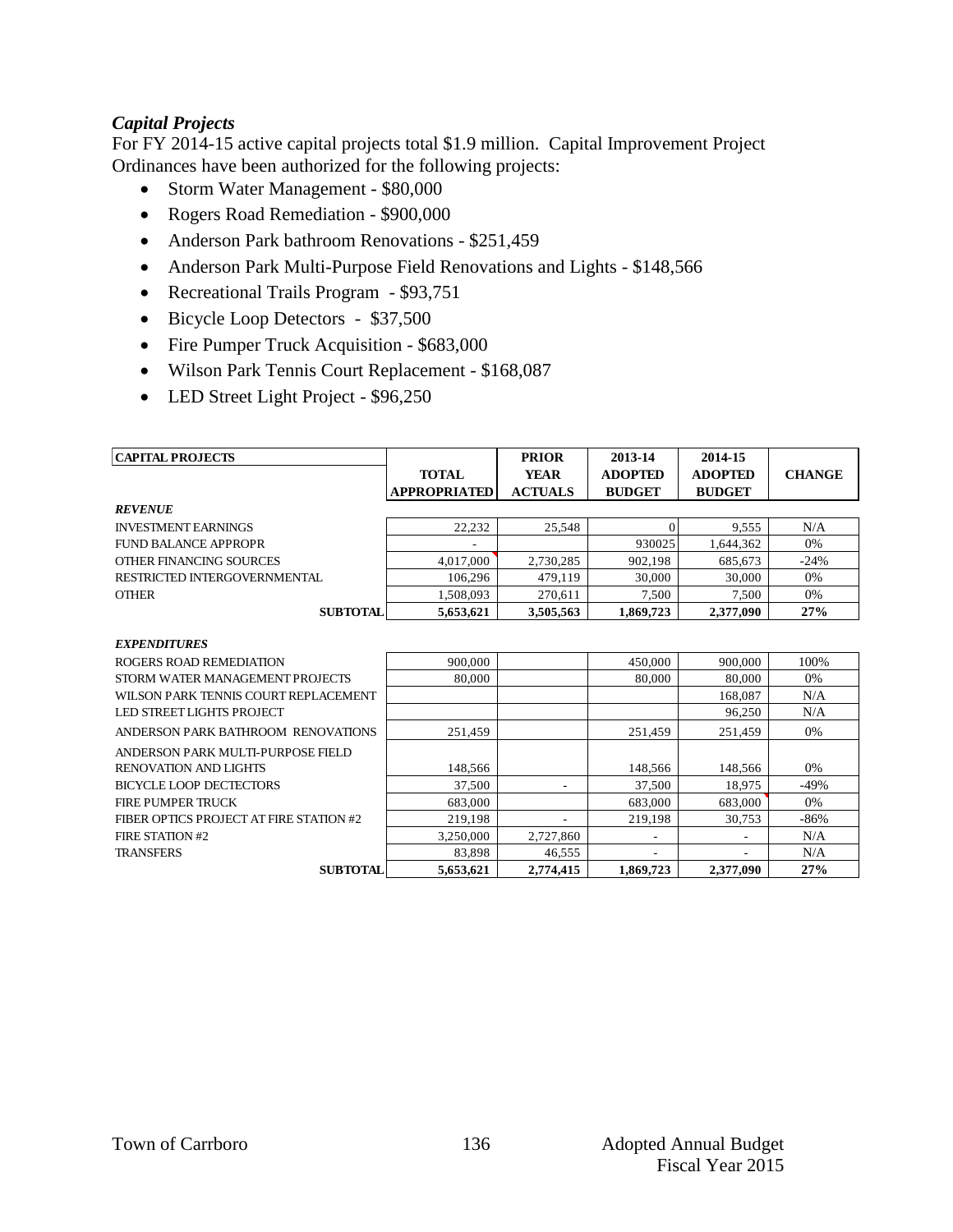### *GO Bond-Funded Sidewalks and Greenways*

The Town continues its sidewalks and greenways construction program authorized by the voters in 2003. In January 2013, the Town discontinued the use of bond anticipation notes to finance this construction and issued \$4.6 million of general obligation bonds.

| <b>GO BOND, SIDEWALK AND GREENWAYS</b> |                          | <b>PRIOR</b>             | 2013-14                  | 2014-15                  |               |
|----------------------------------------|--------------------------|--------------------------|--------------------------|--------------------------|---------------|
|                                        | <b>TOTAL</b>             | <b>YEAR</b>              | <b>ADOPTED</b>           | <b>ADOPTED</b>           | <b>CHANGE</b> |
|                                        | <b>APPROPRIATED</b>      | <b>ACTUALS</b>           | <b>BUDGET</b>            | <b>BUDGET</b>            |               |
|                                        |                          |                          |                          |                          |               |
| <b>REVENUE</b>                         |                          |                          |                          |                          |               |
| <b>INTEREST EARNINGS</b>               | 155,757                  | 127,873                  | 153,895                  | 30,279                   | $-80%$        |
| OTHER FINANCING SOURCES                | 4,600,000                | 2,853,228                | 1,139,600                | 1,139,600                | 0%            |
| RESTRICTED INTERGOVERNMENTAL           | 2,557,515                | 53,547                   | 2,219,237                | 1.462.892                | $-34%$        |
| <b>OTHER</b>                           | 152,686                  |                          | 348,112                  | 991,873                  | 185%          |
| <b>SUBTOTAL</b>                        | 7,465,958                | 3,034,648                | 3,860,844                | 3,624,644                | $-6%$         |
|                                        |                          |                          |                          |                          |               |
| <b>EXPENDITURES</b>                    |                          |                          |                          |                          |               |
| <b>OUAIL ROOST SIDEWALK</b>            | 145,999                  | 145,999                  | $\overline{a}$           |                          | N/A           |
| <b>LISA DRIVE SIDEWALK</b>             | 127,800                  | 127,800                  | $\overline{\phantom{a}}$ | $\overline{\phantom{a}}$ | N/A           |
| <b>BOLIN FOREST SIDEWALK</b>           | 25.141                   | 25.141                   | $\overline{\phantom{a}}$ | $\overline{\phantom{a}}$ | N/A           |
| <b>HANNAH ST SIDEWALK</b>              | 66,659                   | 66,659                   | $\overline{\phantom{a}}$ | $\overline{\phantom{a}}$ | N/A           |
| N. GREENSBORO ST SIDEWALK              | 348,864                  | 348,864                  | $\overline{\phantom{a}}$ | $\sim$                   | N/A           |
| WILLIAMS ST SIDEWALK                   | 31,555                   | 31,555                   | $\overline{a}$           | $\overline{a}$           | N/A           |
| <b>LLOYD ST SIDEWALK</b>               | 10,855                   | 10,855                   |                          |                          | N/A           |
| <b>JONES FERRY RD SIDEWALK</b>         | 15,918                   | 15,918                   | $\overline{\phantom{a}}$ | $\overline{\phantom{a}}$ | N/A           |
| <b>FOWLER ST. SIDEWALK</b>             | 16,535                   | 16,535                   | $\overline{\phantom{a}}$ | $\overline{\phantom{a}}$ | N/A           |
| <b>S GREENSBORO ST SIDEWALK</b>        | 43,153                   | 43,153                   |                          | $\frac{1}{2}$            | N/A           |
| <b>ASHE/BIM SIDEWALKS</b>              | 327,300                  | 112,321                  | 214,839                  |                          | $-100%$       |
| MORGAN CREEK GREENWAY                  | 1,361,471                | 259,603                  | 1,030,212                | 435,904                  | $-58%$        |
| <b>BOLIN CREEK GREENWAY</b>            |                          |                          |                          |                          | N/A           |
| HOMESTEAD CHAPEL HILL HIGH SCHOOL MUP  | $\overline{\phantom{a}}$ |                          |                          | 537,760                  |               |
| <b>JONES CREEK GREENWAY</b>            |                          |                          |                          | 337,957                  |               |
| <b>ELM ST. SIDEWALK</b>                | 382,000                  | 18,045                   | 163,898                  |                          | $-100%$       |
| PHASE IB SIDEWALK PROJECTS             | 1,410,786                | 1,227,620                | $\blacksquare$           | 67,567                   | N/A           |
| NCDOT ENHANCEMENT PROJECTS             | 126,848                  | 126,848                  |                          |                          | N/A           |
| WILSON PARK MULTIUSE PATH              | 341,000                  | 35,470                   | 84,879                   | ÷                        | $-100%$       |
| <b>SHELTON STREET SIDEWALK</b>         | 212,000                  | $\overline{\phantom{a}}$ | 212,000                  | 212,000                  | 0%            |
| <b>DAVIE STREET SIDEWALK</b>           | 648,000                  | $\overline{\phantom{a}}$ | 636,410                  | 648,000                  | 2%            |
| PINE STREET SIDEWALK                   | 353,000                  |                          | 71,321                   |                          | $-100%$       |
| <b>ROGERS ROAD SIDEWALK</b>            | 1,088,000                | ٠                        | 1,058,243                | 1,013,011                | $-4%$         |
| <b>PROFESSIONAL SVCS</b>               | 73,000                   | ÷.                       |                          | 53,563                   | N/A           |
| <b>MISCELLANEOUS</b>                   | 68.141                   | $\overline{\phantom{a}}$ | 147.459                  | $\overline{\phantom{a}}$ | $-100%$       |
| <b>DESIGN</b>                          | 1,945                    |                          | 1,595                    | $\overline{\phantom{a}}$ | $-100%$       |
| <b>GO BOND ISSUANCE COST</b>           |                          | 53,213                   |                          |                          | N/A           |
| <b>TRANSFER TO CAP RES FD</b>          | 239,988                  |                          | 239,988                  | 318,882                  | 33%           |
| <b>SUBTOTAL</b>                        | 7,465,958                | 2,665,599                | 3,860,844                | 3.624.644                | $-6%$         |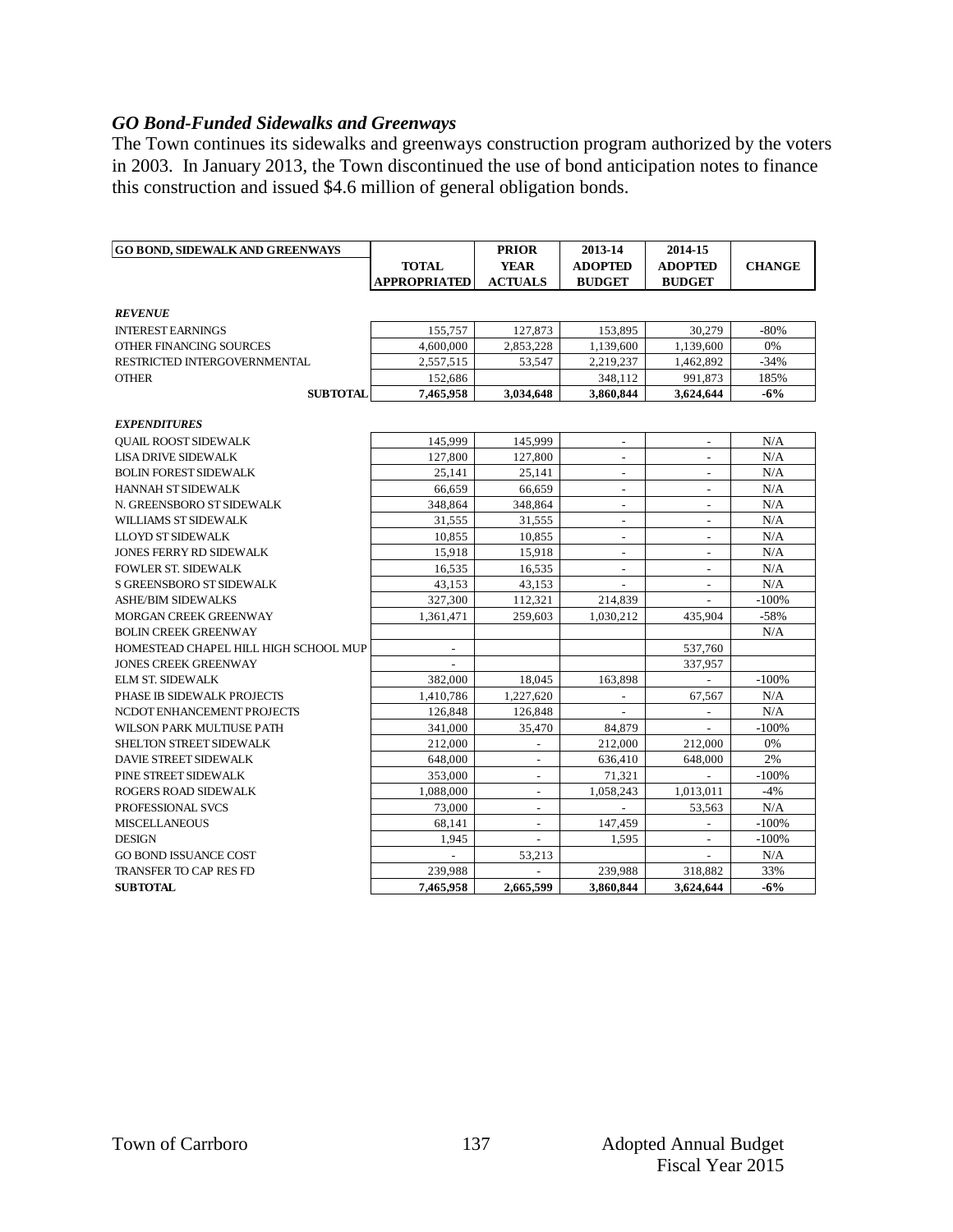# **CAPITAL RESERVE**

The Town has established a capital reserve fund to set aside funds for specific purposes and future projects. The Town has set aside funds for specific purposes.

*Teal Place Sidewalk Installation -* The Town of Carrboro received \$2,000 from the Teal Place Townhouse Association towards construction of the sidewalk*.*

*Brewer Lane Signal Crossings –* The Town has been advised to setup signal crossings on Brewer Lane.

*Street Resurfacing* – The Town sets aside reserves annually for street resurfacing.

**Debt Service**- funds set aside for debt related to capital projects..

*Smith Level Sidewalk project –*To cover the cost of sidewalk construction for DOT planned project.

*Undesignated* – Revenues generated from unexpended project funds and interest earnings within the fund that have not been designated by the Board.

| <b>CAPITAL RESERVE FUND</b>  |                     | <b>PRIOR</b>   | 2013-14        | 2014-15        |               |
|------------------------------|---------------------|----------------|----------------|----------------|---------------|
|                              | <b>TOTAL</b>        | <b>YEAR</b>    | <b>ADOPTED</b> | <b>ADOPTED</b> | <b>CHANGE</b> |
|                              | <b>APPROPRIATED</b> | <b>ACTUALS</b> | <b>BUDGET</b>  | <b>BUDGET</b>  |               |
|                              |                     |                |                |                |               |
| <b>REVENUE</b>               |                     |                |                |                |               |
| <b>INVESTMENT EARNINGS</b>   |                     | 3,683          |                |                | N/A           |
| OTHER FINANCING SOURCES      |                     |                |                |                | N/A           |
| RESTRICTED INTERGOVERNMENTAL |                     |                |                |                | N/A           |
| <b>OTHER</b>                 |                     | 1.797          |                |                | N/A           |
| FUND BALANCE APPROPRIATION   | 1,235,338           | 904.638        | 1,205,338      | 1.235.338      | 2%            |
| <b>SUBTOTAL</b>              | 1.235.338           | 910.118        | 1,205,338      | 1,235,338      | 2%            |
|                              |                     |                |                |                |               |
| <b>EXPENDITURE</b>           |                     |                |                |                |               |
| OTHER FINANCING SOURCES      | 1,235,338           | 544,806        | 1,205,338      | 1,235,338      | 2%            |
| <b>SUBTOTAL</b>              | 1.235.338           | 544,806        | 1.205.338      | 1.235.338      | 2%            |

|                                           |            |            | <b>TOTAL</b>   |
|-------------------------------------------|------------|------------|----------------|
| <b>RESERVES AUTHORIZED FOR FOLLOWING:</b> | FY 2011-12 | FY 2012-13 | <b>RESERVE</b> |
| TEAL PLACE SIDEWALK INSTALLATION          | 2,000      |            | 2,000          |
| ADAMS TRACT PEDESTRIAN BRIDGE             |            |            | 30,000         |
| <b>BREWER LANE SIGNAL CROSSINGS</b>       | 15,000     |            | 15,000         |
| <b>STREET RE-SURFACING</b>                | 300,700    | 300,700    | 601,400        |
| <b>BOARD ROOM EQUIPMENT</b>               | 30,099     |            | 30,099         |
| SMITH LEVEL ROAD SIDEWALKS - DOT LOCAL    |            |            |                |
| <b>MATCH</b>                              | 207,000    |            | 207,000        |
| <b>DEBT SERVICE</b>                       | 176,945    |            | 176,945        |
| <b>UNDESIGNATED</b>                       | 172,894    |            | 172,894        |
| <b>TOTAL RESERVES</b>                     | 904,638    | 300,700    | 1,235,338      |